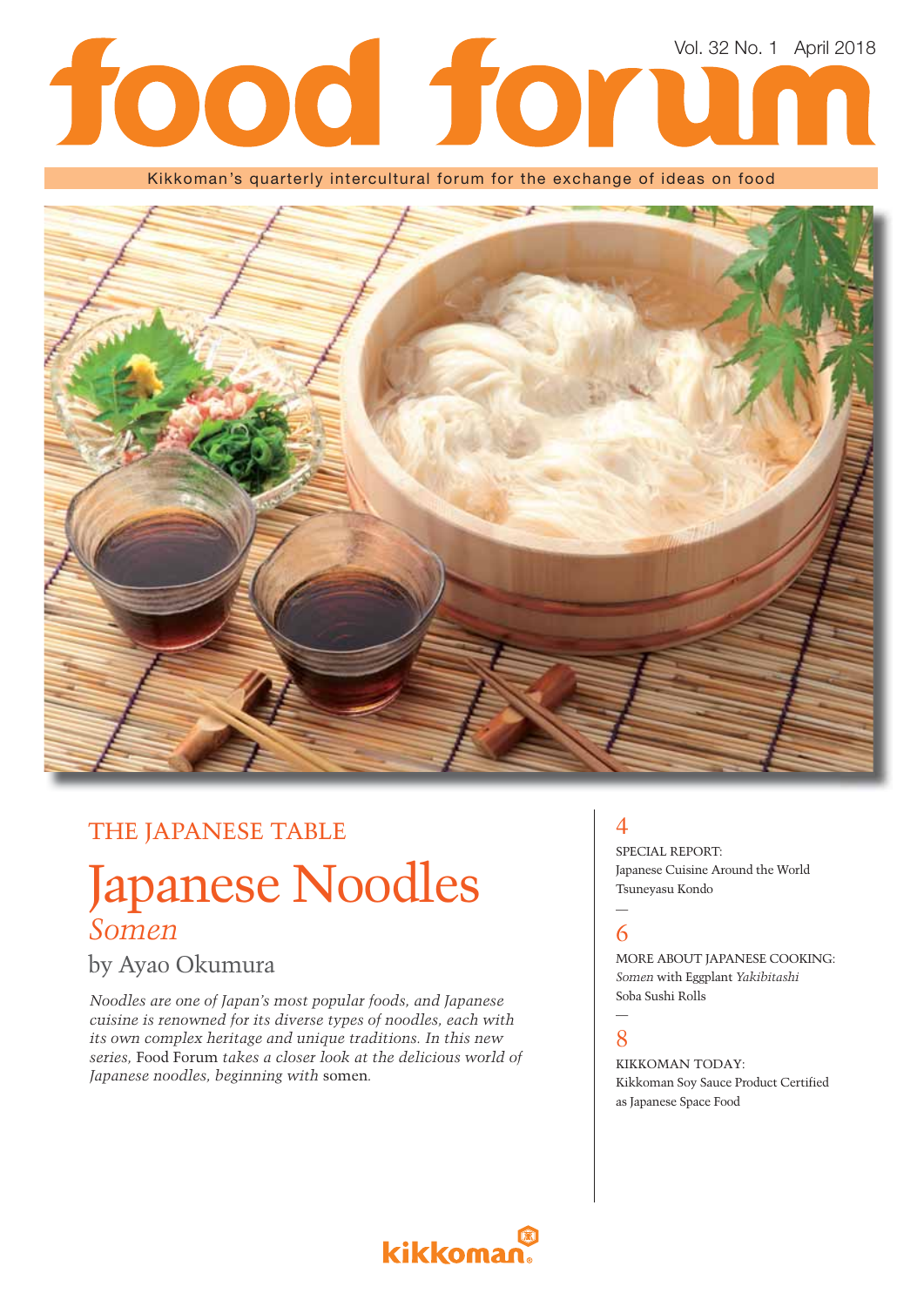## Japanese Noodles *Somen*



From left: *Sakubei* with walnut and vinegar sauce, an ancient dish as reproduced by Dr. Okumura who demonstrates how to roll and stretch *sakubei* using two bamboo sticks.

#### *Sakubei*

Wheat was introduced from China to Japan via the Korean peninsula some 2,000 years ago, yet it was not cultivated on a substantial scale here until about 1,300 years ago. In contrast to the hard wheat strains from which Italian pastas are derived, so-called soft wheat arrived in Japan in the Nara period (710- 794). At that time, the method for making wheat-flour noodles was introduced in Nara, then capital of Japan. These noodles, called *sakubei*, were made by kneading wheat flour with salted water into a dough, which was then broken up into small pieces. These were rolled out between the palms of the hands and covered with starch to facilitate stretching into very long, fine strands using a pair of bamboo sticks. After stretching them in this fashion, they were hung outside to dry.

Sold at markets, *sakubei* was available to ordinary people, and was also among goods distributed to workers engaged in the statesupported task of copying Buddhist sutras from China. There were two ways to eat *sakubei.* One was to rinse the boiled noodles in cold water and garnish them with crushed walnuts and ginger,

accompanied by a sauce made of either miso and vinegar, or of vinegar and *jiang*. *Jiang*, a precursor to today's soy sauce, is the liquid drained from fermented soybeans. The other way was to enjoy *sakubei* as a kind of dessert, where the boiled noodles were eaten with boiled adzuki beans sweetened with *mizuame* glucose syrup made from fermented glutinous rice.

During the star festival of Tanabata, celebrated on the seventh day of the seventh month of the lunar calendar, typical offerings included *uri* melon, eggplant and *sakubei*. By presenting offerings of *sakubei* noodles, with their long, threadlike shape, women prayed for sewing skills, along with a bountiful summer harvest. Dining on the long noodles was a way of praying for long life. One reason behind this custom may be that during summer, rice already a staple in the diet—was likely in short supply.

#### **Thinner and Longer**

*Somen* emerged as an advanced form of *sakubei* in Song dynasty China (960-1279). Instead of starch, vegetable oil was used to prevent the surface of the noodles from

drying out, allowing them to be slowly and gradually stretched even longer, to diameters of less than 1.7 millimeters, or 0.07 inches—a process which took two days. This method of making *somen* was introduced to Japan sometime in the early thirteenth century. We know that by the early sixteenth century, this exacting technique was being demonstrated to customers in Kyoto.

The manner in which Japan's early *somen* was eaten differed from that of the earlier *sakubei* noodles. During the summer months, the boiled noodles were rinsed in cold water, and each mouthful was dipped in a cold clear sauce called *taremiso*, made by mixing miso with water, boiling it down and then straining it through a cloth. Chopped green onion and ground mustard paste were additional condiments. This way of eating *somen* was distinctive to Japan. In winter, *somen* was often eaten warm, simmered in miso soup; another way was to add the noodles to a bowl of hot water, and dip them in cool *taremiso* before eating.

In the eighteenth century, *somen* was produced throughout Japan in more than thirty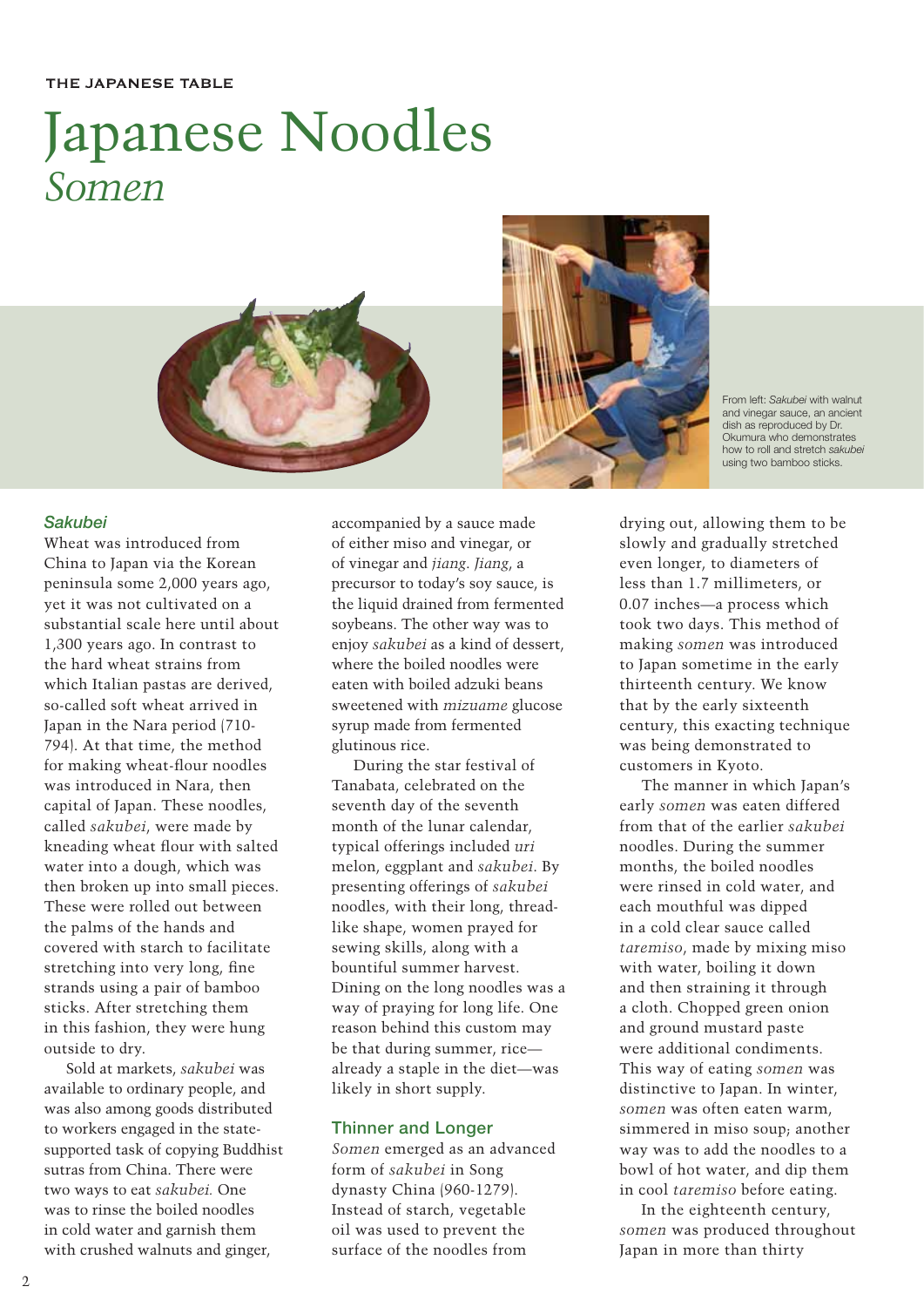

From left: Traditional production process of drying *somen* in the sun; *taimen* sea bream *somen*.



noodle-producing areas; at this time, the noodles began to be cut into lengths of 18 centimeters, or about 7 inches—convenient for eating—and were sold in bundles of what is now about 100 grams (3.5 oz.). *Somen* that had been stored and matured for two or three years was prized as being silky and smooth, and thus more pleasurable to eat. This is because of changes in the proteins, which eliminated stickiness and made the noodles easier to swallow—the only problem was that oxidation of the vegetable oil left a rancid smell.

In the latter half of the eighteenth century, tasty dipping sauces made with soy sauce, mirin\* and *katsuobushi* (dried bonito flakes) dashi became available, which greatly enhanced the pleasures of eating *somen*. Eventually, the custom of exchanging *Ochugen* summer gifts of *somen* developed. In those days, a Chinese-style dish called *taimen* (sea bream *somen*) was enjoyed in Nagasaki Prefecture. A sea bream would be cut in half, deep-fried, and then simmered in *katsuobushi* dashi and soy sauce, to which cooked *somen* was added. This dish became popular among villages along the shores of the

Inland Sea, and its preparation was gradually modified to involve simmering the sea bream in water with soy sauce; *somen* was boiled, then rinsed and cooled, and seasoned with this sea bream broth before being served with the sea bream on a large platter. This special dish is still presented at weddings, as it evokes the homophone *taimen*, which means "meeting," referencing the meeting of the two families of the bride and groom.

#### *Somen* **Today**

Almost all *somen* today is manufactured by machine. It is a favorite summer dish often eaten simply dipped in a soy sauce and dashi-based sauce, together with condiments such as chopped green onion and grated ginger (*see cover photo*). However, ways of eating *somen* differ by region. In northern Aomori Prefecture, for example, it is served in cooled broth made from simmered *sazae* horned turban shell, topped with slices of *sazae* and *uni* raw sea urchin. In Aichi Prefecture, in a town at the tip of a peninsula south of Nagoya, *somen* is served with *hishigani* elbow crab. Along the coast of the Inland

Sea in Hiroshima Prefecture, *somen* is cooked in the broth of simmered *kuro-mebaru* rockfish. In landlocked villages of northern Shiga Prefecture, a festive summer dish involves *somen* served in broth flavored with grilled mackerel, eaten with the mackerel. In the Amami Oshima Islands in Kagoshima Prefecture, south of Kyushu, *somen* is cooked in a soup made from salted pigs' feet. In subtropical Okinawa Prefecture, the noodles are boiled, drained and then pan-fried with canned tuna or corned beef.

\* *Made of glutinous rice, rice* koji *and* shochu *distilled liquor. Originally a beverage, mirin began to be used as a seasoning at this time.*

#### **cover**

Chilled *somen* with soy sauce and dashi-based dipping sauce

#### **Author's profile**

Ayao Okumura, Ph.D. was born in 1937 in Wakayama Prefecture. A former professor at Kobe Yamate University, Dr. Okumura is a specialist in traditional Japanese cuisine. He is currently part-time professor at Osaka City University Graduate School, lecturing on the establishment and structure of Japanese food culture; as owner of cooking studio Douraku-tei, he is known for his authentic reproductions of historic Japanese dishes and menus. His various publications include *Nippon men shokubunka no 1,300 nen* ("1,300 years of Japanese noodle food culture," 2009; revised 2014).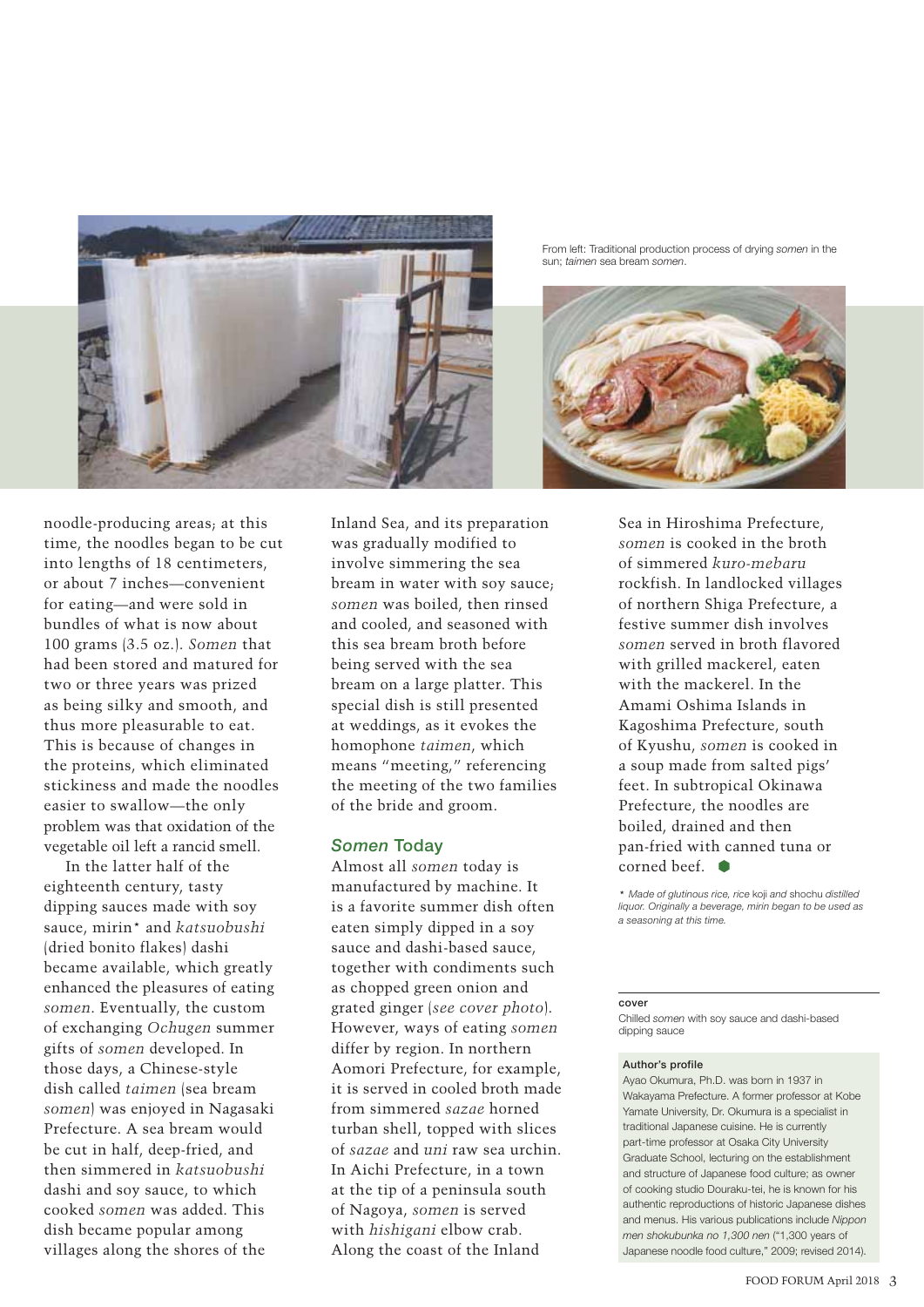

**SPECIAL REPORT** from Austria

# Japanese Cuisine Around the World

*Each year, Food Forum presents a Special Report that takes a look at people who are introducing Japanese cuisine around the world. In this issue, we feature Japanese food pioneer Tsuneyasu Kondo, founder of a Japanese food import business in Vienna, Austria.* 

#### **To Europe**

I was born in 1931 in the Korean city of Keijo, now known as Seoul. My elder twin brothers were also born there. Soon after my birth, my father was sent on a research trip to Europe. He spent about a year there, and returned home with a mountain of souvenirs. After he suddenly passed away, our family returned to Tokyo, but living among my father's souvenirs, my brothers and I talked constantly about how we'd go overseas to work when we grew up. After the long and arduous war ended, we once again dreamed of going to Europe. My brothers went there first and I joined them in West Berlin in 1960, where we established a company to import Japanese goods. However, the following year, the Cold War worsened and the Berlin Wall began to go up, throwing our company into crisis. Meanwhile, the West German government launched a plan to establish a large international center in the heart of West Berlin in order to invigorate the economy. We were asked to open a Japanese restaurant there, and it was this unexpected opportunity that plunged us into the world of Japanese food culture.

#### **Adapting to Local Tastes**

Thus it was that we three brothers established a Japanese restaurant called Restaurant Tokyo in West Berlin in 1965. Inside the glass-fronted restaurant, which was in one of the city's best locations (Europa-Center), we had a showcase to introduce Japanese products. We advertised on opening day in rather flashy style with a parade of our staff dressed in kimono, riding in a convertible from the airport into the city. This strategy worked, and the 100-seat restaurant was packed full.

There were few Japanese in West Berlin in the mid-1960s, so most of our patrons were German. Only a few could use chopsticks, so we set the tables Western-style and Kikkoman made chopsticks for us, which became great customer souvenirs. There were a few moments of excitement, like when someone poured dipping sauce right over the noodles on the *zaru* bamboo noodle mat, or ate the raw meat while the table-top *sukiyaki* pot was still warming up—but overall, we got off to a good start. The most difficult task for us was adapting the serving of dishes to customers who



Opening of Restaurant Tokyo, London (1970)



#### **Tsuneyasu Kondo**

Born in 1931, Mr. Kondo moved to West Berlin in 1960 where, with his brothers, he established a Japanese food import business. In 1965, they opened Restaurant Tokyo there, followed by outlets in Vienna and London. In 1974, he founded Nippon-Ya, where he is currently management advisor; in 2006, with his daughter, he opened Cha No Ma. Mr. Kondo received the Minister's Award for Overseas Promotion of Japanese Food from the Japanese Ministry of Agriculture, Forestry and Fisheries (2015), and is the recipient of the Order of the Rising Sun, Gold and Silver Rays (2016).

#### **Nippon-Ya**

Faulmanngasse 5, 1040 Wien, Austria Tel: +43 (1) 586 1084 www.nipponya.at

#### **Cha No Ma**



Faulmanngasse 7, 1040 Wien, Austria Tel: +43 (1) 587 9406 www.chanomavienna.at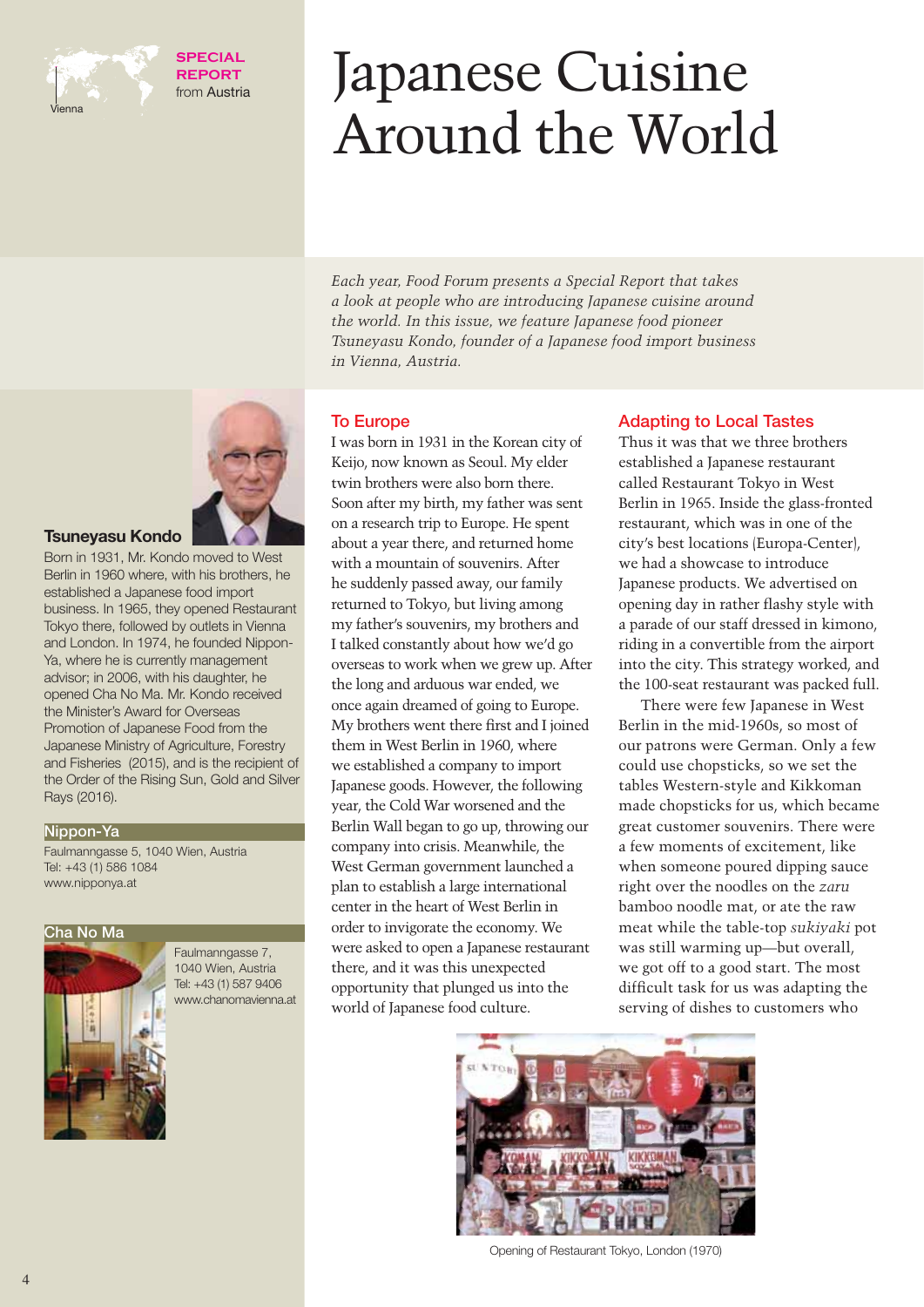

Nippon-Ya

had never eaten Japanese food in its original setting. For example, if we served the same modest amount of tempura as we would in Japan, we faced complaints that the quantity was too small. But if we accommodated German expectations, our Japanese customers would remark that the amount of food was way too much. We were very fortunate to find a head chef endowed not only with excellent Japanese culinary skills, but with a flexible mind-set for managing the restaurant to suit the local clientele. In 1970, we established a chain of Japanese restaurants by the same name in London, and in Vienna in 1972. For the 1972 Munich Olympics, we provided Japanese meals for the Japanese team and for Japanese visitors who came to see the Olympics.

#### **Japanese Food Culture**

In 1974, we opened a Japanese food import business called Nippon-Ya in Vienna. The Cold War was still on and this business allowed us to support those Japanese residing not only in Vienna, but in other parts of



Eastern Europe, who had difficulties obtaining Japanese food products and household items. That experience has continued recently in our work to supply Japanese food ingredients to Middle Eastern countries and the Balkan region. One of Nippon-Ya's major objectives is to introduce Japanese food to locals, so it has been actively engaged in public relations activities, such as holding a "Japan Week" in local department stores or setting up large booths at major fairs and exhibitions.

In the 1980s, both of my brothers passed away, so I decided to withdraw from the restaurant business. I do, however, remain involved with the supply of Japanese ingredients for the many Japanese restaurants now in Vienna and in neighboring countries. About 80 percent of the Nippon-Ya clientele is local. In 2006, at the suggestion of my daughter, we opened a "Japanese tea room" called Cha No Ma adjacent to the Vienna Nippon-Ya. The tea room clientele is almost 100 percent local; it is a small establishment, but popular with young people.



Inside Nippon-Ya (2014) Introducing Japanese food at the Wiener Messe (1983)

#### **Recognizing Japanese Food**

Importing food products from Japan ran into serious problems following the Great East Japan Earthquake in 2011, but my daughter, who has been in charge of managing the business, made several appearances on Austrian television to present the case for the safety of Japanese food. Our shops quickly collected about 1.5 million yen in donations for the recovery effort in East Japan, with which we purchased five electronic pianos, as representing Vienna, the "city of music." These pianos were donated to elementary and junior high schools in the affected areas. We believe that these gestures of generosity were made because of our customers' familiarity with Japanese food.

When we first opened our Japanese restaurants in Europe, Japanese food and food products were little known, but today there are likely very few people who do not know what sushi is, and many can use chopsticks quite skillfully. There are now over 300 restaurants in Vienna which include some kind of Japanese food particularly sushi—on their menus, which is impressive in a city of just under two million. This transformation is something that fills a pioneer like me with tremendous joy and satisfaction. Another thing we have always tried to do is to be conscientious, to always consider the standpoint of our customers and to adapt our business to the realities of the marketplace. I am greatly encouraged to see that this principle is shared by all of our employees.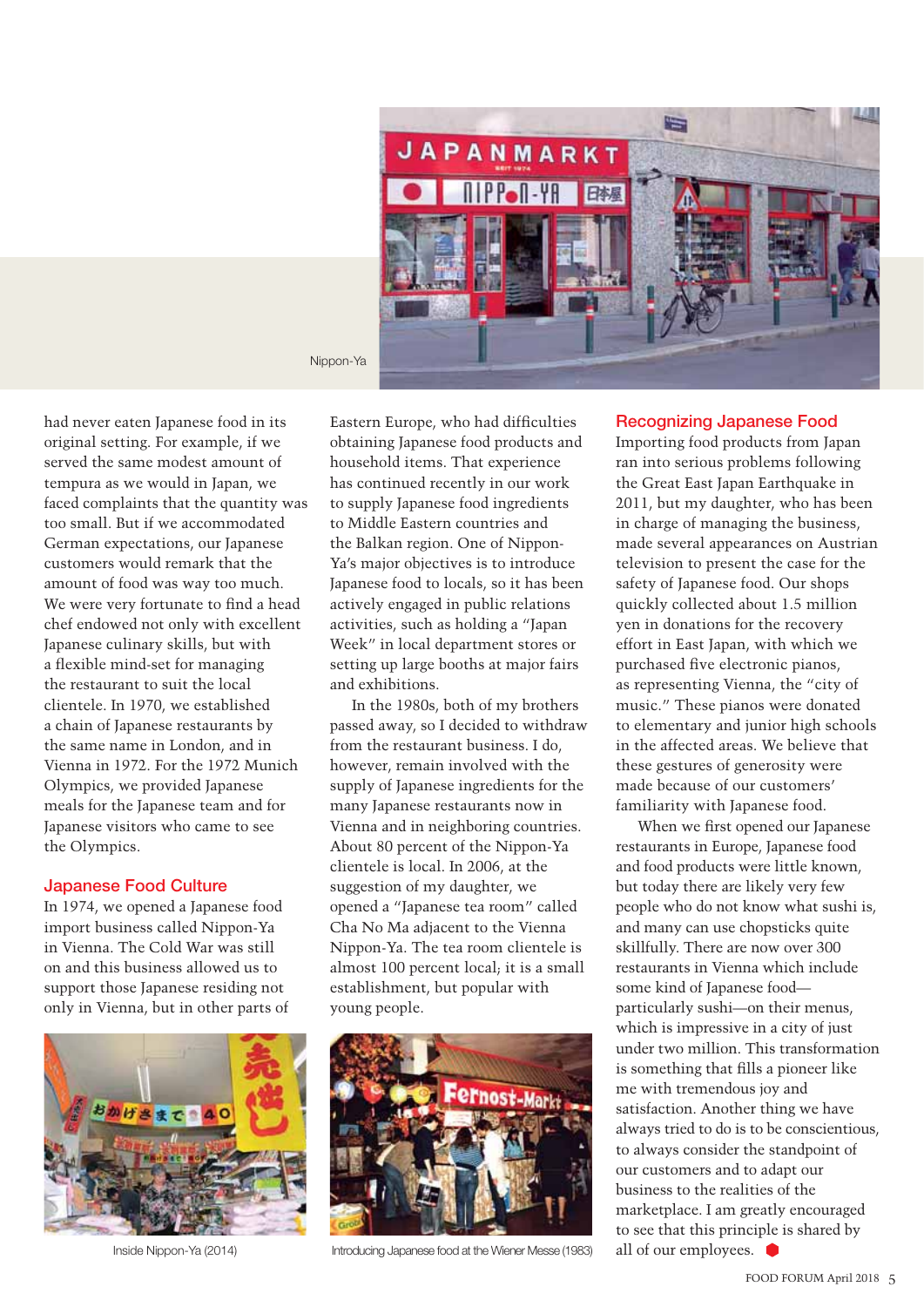



## *SOMEN* WITH EGGPLANT *YAKIBITASHI*



#### **Ginger**

**4 appetizer servings** 227 kcal Protein 4.3 g Fat 3.3 g (per person)

#### *Yakibitashi***\* marinade**

- 240 ml / 1 C dashi stock
- 2 T+ 1 t Kikkoman Soy Sauce
- 2 T+ 1 t Kikkoman Manjo Mirin
- 5-6 small Japanese eggplants, or 1 large American eggplant, total 360 g / 13 oz.
- 1/4 t salt, about 0.5% weight of eggplants
- 1 1/2 T pure olive oil or vegetable oil
- 2 bundles *somen*, each 50 g / 1.8 oz.
- 1 knob grated ginger for garnish
- Dill for garnish
- Red bell pepper, thinly sliced for garnish

Sautéed eggplant enhances the marinade-dipping sauce of dashi, soy sauce and mirin, making it more umami-rich than usual *somen* dipping sauce. Both the marinade-dipping sauce and *somen* are simple to prepare, making this an easy appetizer. For a more traditional Japanese taste, substitute chopped green onion for dill garnish.

1 Bring marinade ingredients to a brief boil in a small saucepan. Turn off heat and allow  $\perp$  to cool.

**2** Peel the eggplant. Cut into 4 equal pieces lengthwise, then cut these into 1.2 cm / ½ in. thick pieces. If eggplant is large, cut into 1.2 cm / ½ in. cubes. Sprinkle eggplant with salt and set aside for at least 15 minutes. Squeeze out excess moisture.\*\*

3Heat oil over low-medium heat in a non-stick frying pan and add eggplant. Cook until lightly browned, then remove and place on a paper towel to soak up excess oil. Add the cooked eggplant to the marinade and allow to steep for up to 60 minutes.

4Just before serving, boil *somen* noodles following package instructions. Drain, rinse with cold water and drain again.

5Divide *somen* among four small bowls. Spoon the marinated eggplant onto the noodles  $\mathbf{J}$  and pour 3 T marinade over each serving. Garnish with grated ginger, dill and bell pepper.

- Yakibitashi is a dish of grilled vegetables or fish, typically marinated in dashi, soy sauce and mirin.
- Sprinkling with salt rids eggplant of moisture and bitterness. Removing excess moisture creates a firmer texture and prevents over-absorption of oil.

Recipe by Michiko Yamamoto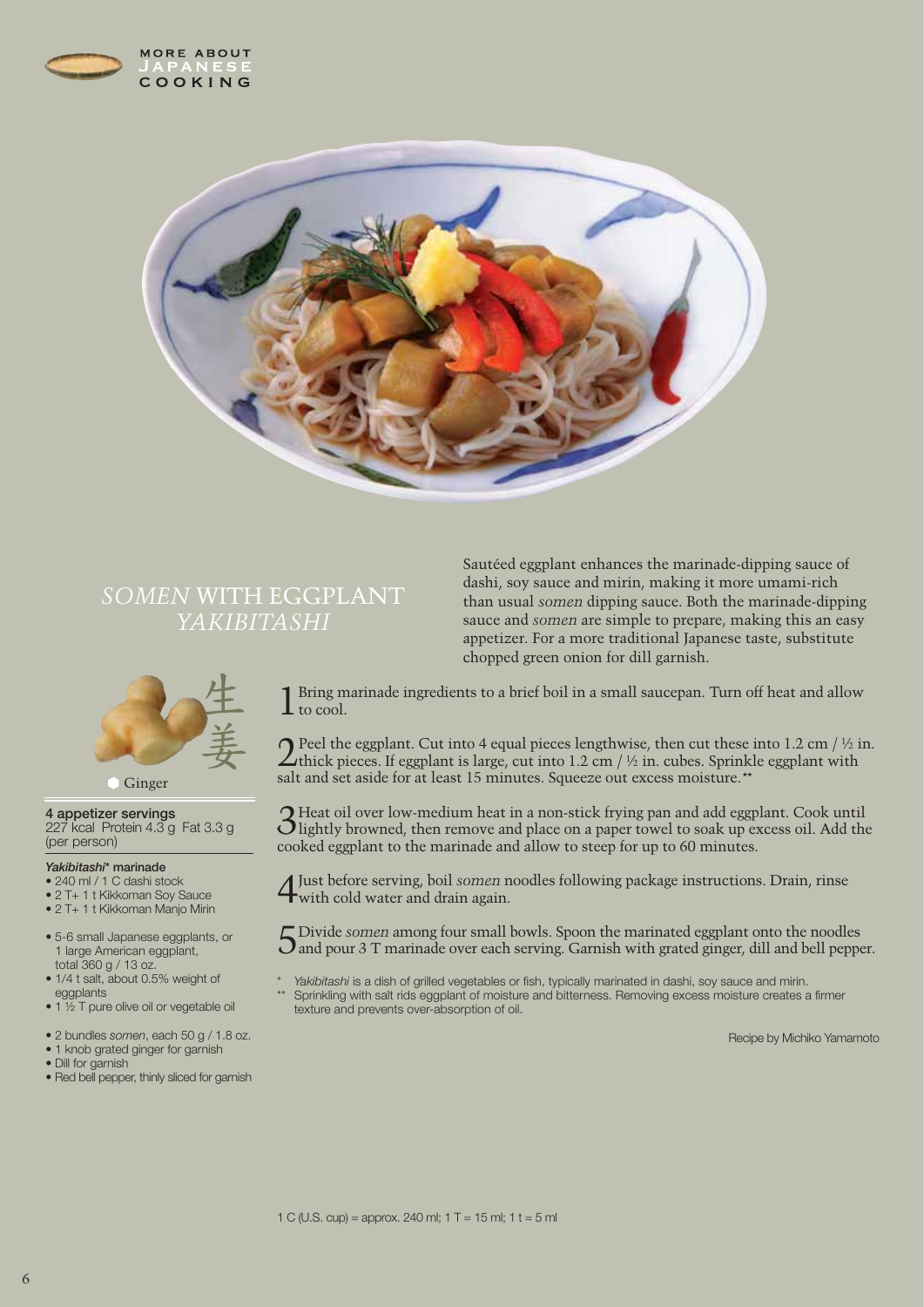

## SOBA SUSHI ROLLS



#### Dried shiitake

**Serves 4, makes 2 rolls** 248 kcal Protein 12.5 g Fat 6 g (per person)

• 2-3 dried shiitake mushrooms • 240 ml / 1 C water

#### **Seasoning for shiitake**

- 80 ml / 1/<sub>3</sub> C shiitake soaking water
- 1/2 T Kikkoman Soy Sauce
- 1/2 T granulated sugar
- 1/2 T Kikkoman Manjo Mirin
- 200 g / 7 oz. dried soba noodles
- $\bullet$  50 ml / 3  $\frac{1}{3}$  T sushi vinegar\*
- 1/2 Japanese cucumber
- 6 sprigs watercress

#### *Tamago-yaki* **Japanese omelet** • 2 eggs

- 2 t granulated sugar
- Pinch of salt
- Vegetable oil
- 
- 2 sheets roasted nori seaweed,
- about 21 cm×19 cm / 8 in.×7.5 in. • 6 sticks imitation crabmeat
- 

*Futo-maki* sushi rolls are typically made with sushi rice, but this delicious variation features soba. Other ingredient options include smoked salmon or ham in place of imitation crabmeat. Colorful red, green and yellow ingredients work well to make this sushi roll visually appealing as well as tasty.

Soak the dried shiitake in 240 ml / 1 C water for several hours. Drain and reserve this soaking water. Squeeze out excess water, remove stems. Simmer the shiitake with seasoning ingredients in a small saucepan over medium heat until the liquid has nearly evaporated. Cut into slices.

2Divide soba into two equal bundles. Tie one end of each bundle with cooking twine\*\* (*see photo*). Into a saucepan of boiling water, first submerge about 2 cm  $/$  0.8 in. of the tied end of one soba bundle for 1 minute, then submerge and cook the entire bundle as per package



instructions. Keeping the twine tied, drain, rinse well with running water and then drain again; blot excess water with a paper towel. Repeat for the other soba bundle. Cut off about  $3 \text{ cm}$  / 1 ½ in. of the tied end and discard. Sprinkle sushi vinegar evenly over aligned soba.

3Cut cucumber lengthwise, the same length as the nori seaweed, then cut in half again **Olengthwise. Parboil the watercress and drain.** 

4To make the omelet, beat eggs then mix in sugar and salt. Heat oil over medium heat in a non-stick 18 cm / 7 in. frying pan. Pour in the egg mixture all at once, stir slightly and cook until set. Place omelet on parchment paper and press gently into a flattened rectangular shape. When cool, cut lengthwise into three pieces. Cut one lengthwise piece in half.

Sushi rolls: place one sheet of nori on a bamboo mat. Evenly spread out one portion of Soba on the nori from end to end, leaving the top 3 cm / 1 ½ in. and bottom 2cm / 0.8 in. of the nori uncovered. Lay out half the shiitake, cucumber strips, watercress,  $1 + \frac{1}{2}$  strip of omelet and 3 crabmeat sticks from end to end, all centered atop the soba. Roll up the nori sheet tightly using the bamboo mat, pressing the fillings in place. Repeat with the other sheet of nori and allow both rolls to set for at least 30 minutes.

6 Cut each roll into 2 cm / 1 in. pieces. Use a dry cutting board to prevent nori from sticking; wipe knife with damp kitchen towel before cutting each piece.

Serve with soy sauce or soba dipping sauce.

- If sushi vinegar is unavailable, mix 3 T rice vinegar, 2 t granulated sugar and 1/2 t salt.
- This prevents noodles from scattering during boiling and keeps them aligned, which makes it easier to lay them out on the nori.

 Recipe by Kikkoman Corporation 7 FOOD FORUM April 2018